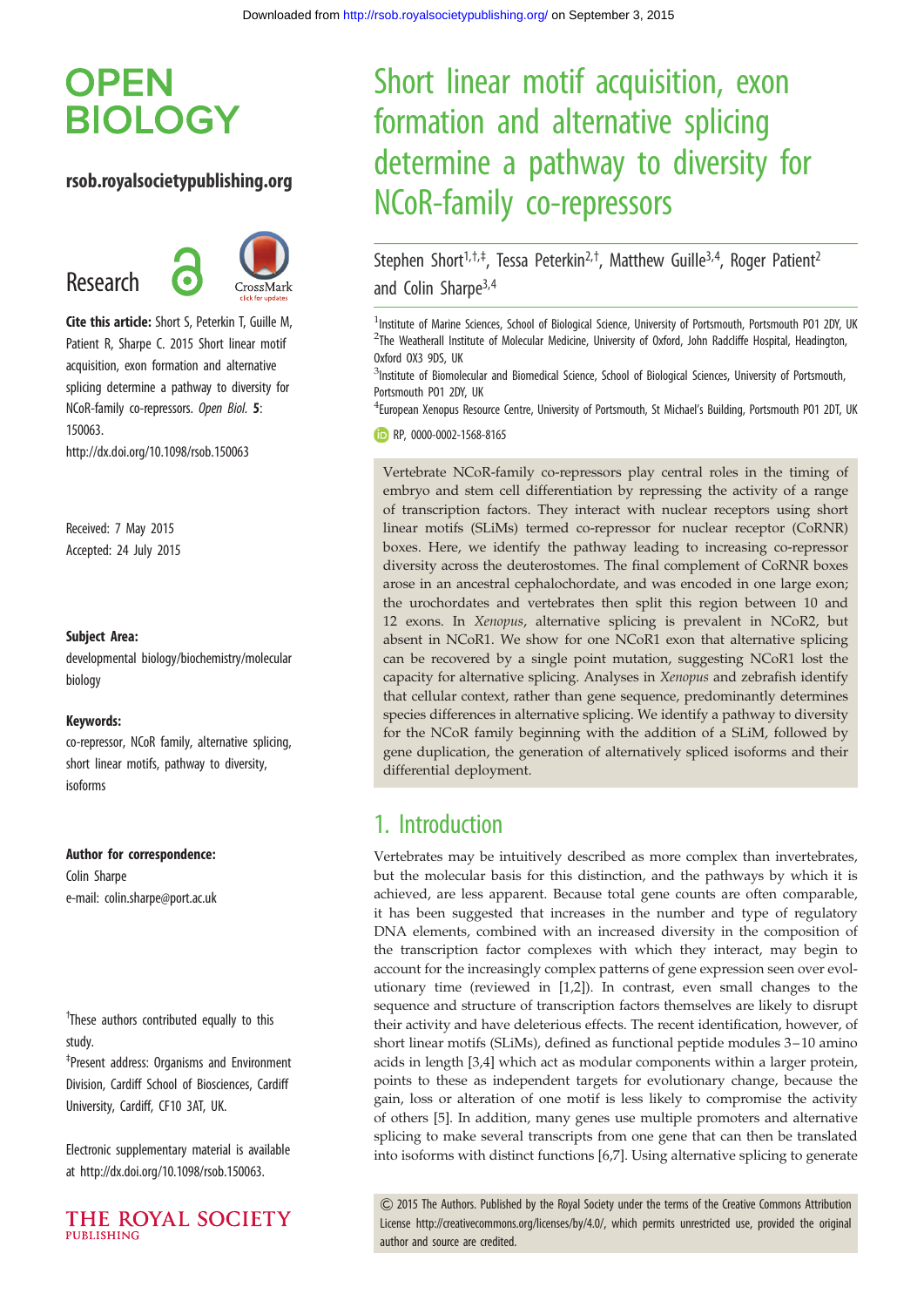isoforms that differ in their complement of SLiMs will generate related proteins with diverse functions that may contribute to organismal complexity [\[3\]](#page-8-0).

Vertebrate nuclear co-repressors NCoR1 and NCoR2, also known as silencing mediator for retinoid or thyroidhormone receptors (SMRT), are large proteins whose genes are derived from a common ancestor. Co-repressor activity is reflected in their structure, in which the 50 amino acid aminoterminal SANT domains (named after Swi3, Ada2, NCoR and TFIIIB) [\[8](#page-9-0)] are core to regions that interact with histone deacetylases to put chromatin into a compact, transcriptionally inactive state [[9](#page-9-0)–[13](#page-9-0)]. Sequences that mediate the interaction with the nuclear receptor transcription factors, however, are found as SLiMs, termed co-repressor for nuclear receptor (CoRNR) boxes, embedded within a carboxy-terminal region that lacks significant structural organization [\[14](#page-9-0)–[18\]](#page-9-0). Type II nuclear receptors, such as the retinoid receptors, bind DNA as heterodimers with a common, RXR partner [[19](#page-9-0)–[22\]](#page-9-0), and each co-repressor is thought to interact with a nuclear receptor dimer [[18,22,23\]](#page-9-0). To achieve this, NCoR1 uses any two of its three CoRNR boxes to bind directly to the receptors, but only in the absence of the receptor's ligand, such as retinoic acid [\[14](#page-9-0)–[17](#page-9-0),[24,25\]](#page-9-0). The human, mouse and Xenopus NCoR2 genes also encode three CoRNR boxes, equivalent to those in NCoR1 but, through alternative splicing, produce protein isoforms with variable numbers of these motifs [\[24](#page-9-0)–[29](#page-9-0)]. The co-repressors bind to a wide range of nuclear receptors and the different in vitro affinities of the CoRNR boxes for nuclear receptors and their distribution between the NCoR2 isoforms demonstrate that alternative splicing generates diverse isoforms that preferentially interact with specific subsets of nuclear receptors [\[25](#page-9-0),[28](#page-9-0)–[31\]](#page-9-0).

Each co-repressor acts as a platform for the assembly of multi-protein complexes [\[32](#page-9-0),[33\]](#page-9-0) that actively repress a remarkably wide range of transcription factors including most, if not all, of the type II nuclear receptors and, among others, the transcription factors Pit1, PLZF, Bcl-6, NFkB, SRF, CBF-1 and ETO (reviewed in [\[28](#page-9-0)]). Not surprisingly, NCoR1 and NCoR2 have been implicated in diverse biological processes. NCoR1 knockouts in mice have lethal defects in erythropoiesis [\[34](#page-9-0)], while NCoR2 knockouts die from defects in cardiac development [[35,36](#page-9-0)]. NCoR1 and NCoR2 also affect embryonic development [[24,37](#page-9-0)], neural stem cell differentiation [\[35,38](#page-9-0)], homeostasis [\[39](#page-9-0)], oxidative metabolism and ageing [\[40](#page-9-0)], adipocyte differentiation [\[31](#page-9-0)] and embryonic blood formation [[41\]](#page-9-0). Altered interactions between the co-repressors and mutated retinoid receptors underlie acute promyelocytic leukaemia [\[42](#page-9-0)-44] and primary myelofibrosis [\[45](#page-10-0)], while NCoR2 has been implicated in the progression of glioblastoma in animal models [\[46](#page-10-0)].

In most vertebrates, the  $3'$  part of the gene encoding the carboxy-terminal region of each co-repressor is divided between 10 exons. In NCoR2, this structure underpins alternative splicing to generate isoforms with different numbers of CoRNR boxes. For example, exon 37 encodes a CoRNR box, but the use of an internal splice donor generates an isoform lacking this motif. The capacity for exon 37 alternative splicing in NCoR2 is conserved between Xenopus, mice and humans [\[27](#page-9-0)]. While both exon 37 isoforms are found at roughly equivalent levels in Xenopus tissues, in mice the outcome of exon 37 alternative splicing is tissue specific, with the CoRNR boxcontaining isoform  $(37b+)$  predominant in the brain and the CoRNR box excluded isoform  $(37b-)$  found in most tissues

[[27,29\]](#page-9-0). Unlike NCoR2, there is no detectable alternative splicing of this exon in Xenopus NCoR1, but a distinct isoform has been reported in mammals [[27](#page-9-0),[28\]](#page-9-0).

Significant differences in function between NCoR2 isoforms have been demonstrated in vitro [\[25](#page-9-0),[29,30\]](#page-9-0). The exclusion of NCoR2 exon 37b in vivo, during Xenopus development, results in embryos with deformed heads, disturbed axon guidance and the repression of some early thyroid hormone responsive genes, indicating this alternative splicing event is significant for embryogenesis [[24\]](#page-9-0). In addition, mice engineered to express NCoR2 with defective CoRNR boxes show a range of mutant phenotypes [\[40](#page-9-0)[,45](#page-10-0),[47\]](#page-10-0). These results indicate that the CoRNR boxes are not redundant, because a full complement is required for normal function.

The gain and loss of SLiMs in proteins involved in transcriptional control is a significant mechanism in vertebrate evolution [[5](#page-9-0)]. In addition, the direct correlation between intrinsically disordered regions (IDRs) and alternatively spliced exons [[48\]](#page-10-0), combined with the frequent presence of SLiMs in IDRs, indicates a mechanism by which the assortment of SLiMs between tissue-specific isoforms can contribute to functional complexity at the level of the cell (reviewed in [\[3\]](#page-8-0)). Using the nuclear co-repressors as a test case, we extend this concept from cells to organisms by demonstrating a transformative increase in the diversity of these proteins from sea urchin to frog. The pathway to diversity, involving progressive SLiM acquisition, augmented by a striking exon fragmentation and the deployment of alternatively spliced isoforms, defines a direct mechanism by which the complexity of interactions of a family of transcription-associated proteins is enhanced over evolutionary time.

## 2. Results

#### 2.1. The acquisition of short linear motifs

The vertebrate paralogues NCoR1 and NCoR2 are defined by two SANT domains [[9](#page-9-0)–[13](#page-9-0)], three CoRNR box motifs that mediate interactions with nuclear receptors [\[14](#page-9-0)–17,[24,26\]](#page-9-0) and a carboxy-terminal domain that interacts with SHARP, a transcriptional repressor [[49\]](#page-10-0) [\(figure 1](#page-2-0)a). Alignment of vertebrate NCoR1 and NCoR2 C-terminal sequences identified four additional conserved short motifs ([figure 1](#page-2-0)a,b and electronic supplementary material, figure S1) that will be targets for future functional analysis.

SLiMs, such as CoRNR boxes, in the carboxy-terminal region mediate many of the interactions of the NCoR-family co-repressors with transcription factors [[25,28](#page-9-0) –[31](#page-9-0)]. Because additional isoform diversity, particularly in NCoR2, is generated by alternative splicing of the primary transcript in this region, we next looked at the organization of exons encoding the C-terminal interaction domains and mapped the SLiMs to their encoding exons [\(figure 1](#page-2-0)c). The organization of the paralogues is highly conserved in vertebrates with most having 10 exons, from that encoding the first CoRNR box (exon 37) to the stop codon (exon 46). An exception is zebrafish NCoR2, which lacks exon 38, although many other actinopterygians have the standard vertebrate organization (data not shown).

The presence of the domains and motifs was used to confirm the annotation of NCoR-family proteins encoded in invertebrate deuterostome genomes and identified that a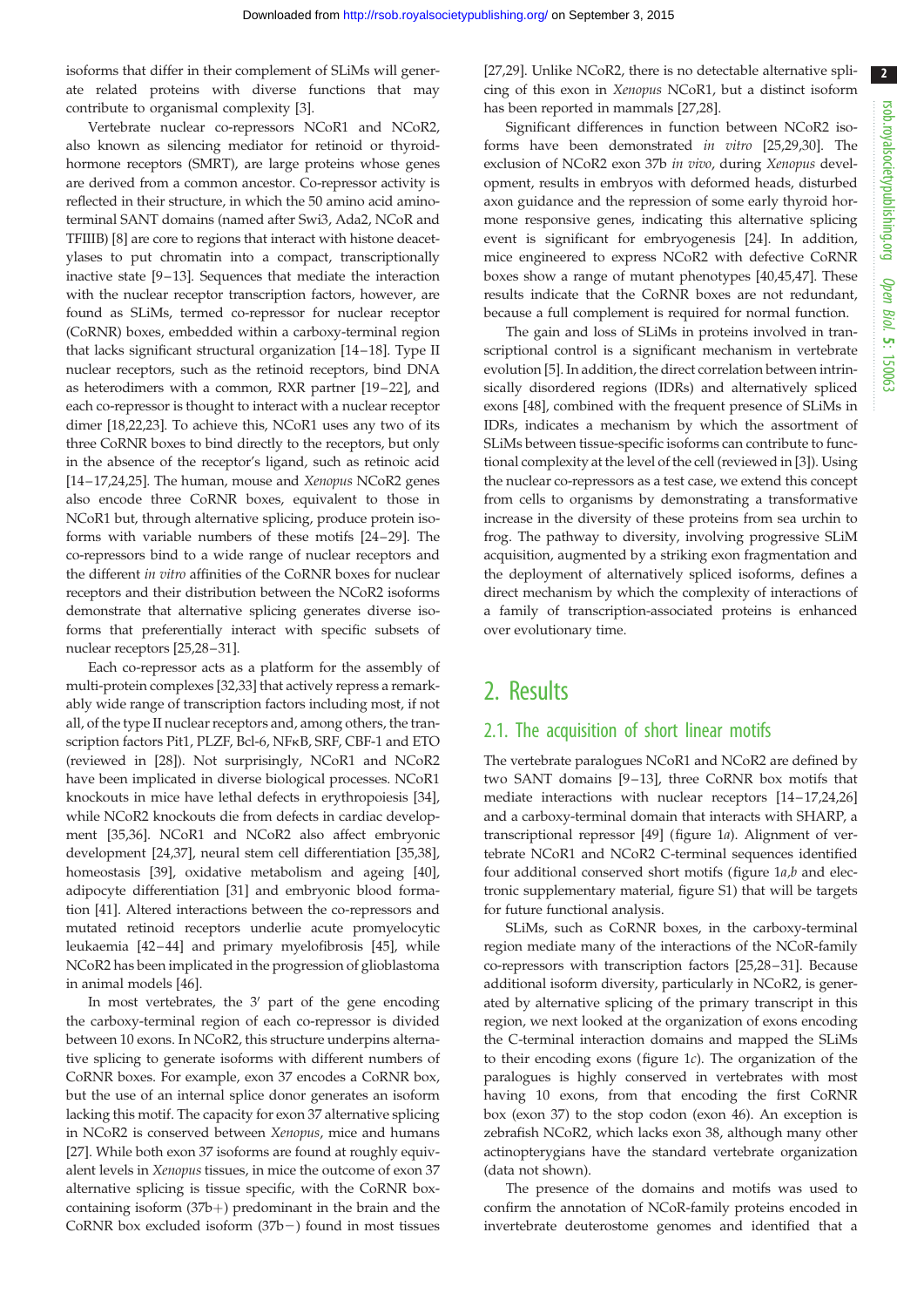<span id="page-2-0"></span>

Figure 1. The NCoR-family conserved motifs and exon structure. ( $a$ ) The NCoR-family proteins in the vertebrates typically contain two SANT domains (green bar), followed by three CoRNR boxes, nuclear receptor interaction motifs (yellow bars) and a carboxy-terminal SHARP-binding motif (red bar). Alignment of vertebrate NCoR1 and NCoR2 sequences identifies a further four conserved motifs (blue bars, lower diagram). Full sequence alignments are in the electronic supplementary material, figure S1. (b) Identity of conserved vertebrate sequences using the motif notation. Yellow bars overlie the consensus CoRNR box motif L/I.x.x.I/H.I.x.x.x.I/L [\[50,51\]](#page-10-0) that is embedded in each of motifs 1, 2 and 5. The C-terminal SHARP-binding sequence is overlined in red as part of motif 8. (c) Exon organization of the 3' end of representative NCoR-family genes. The regions encoding the motifs have been mapped onto the relevant exons maintaining the colour scheme in  $(a)$ . In parentheses is the number of exons in this region of the gene. The C-terminal motifs are encoded by one large exon encoding 843 amino acids in the sea urchin, but 12 exons encoding 365 amino acids in the sea squirt. (d) Summary of C-terminal motif acquisition across the representative deuterostome panel. All contain motifs 1,2 (CoRNR boxes 1 and 2) and 8, but motif 5 (the third CoRNR box) is not present in the echinoderm and incomplete in the hemichordate and urochordate. Two of the four vertebrate specific motifs (3 and 4) are represented by partial motifs in the urochordate and cephalochordate (motif 4 only). Sequence alignments of the motifs are in the electronic supplementary martial, figure S2.

representative echinoderm, Strongylocentrotus purpuratus (sea urchin), hemichordate, Saccoglossus kowalevskii (acorn worm), cephalochordate, Branchiostoma floridae (amphioxus), and urochordate, Ciona intestinalis (sea squirt) each encodes one NCoR-family co-repressor (figure 1a and see electronic supplementary material, table S1 for a list of identities). In Ciona, the C-terminal region is encoded by 12 exons, though only a few of the exons have boundaries in common with those in the vertebrates (figure 1c). More striking are Strongylocentrotus purpuratus (sea urchin), Saccoglossus kowalevskii (acorn worm) and Branchiostoma floridae (amphioxus) NCoRfamily genes, which each encode the C-terminal region in just one exon (figure 1c).

Mapping the conserved C-terminal motifs from the vertebrates to this collection of invertebrate deuterostome NCoR-family proteins (figure 1c) overall suggests a progressive acquisition of motifs (figure 1d; electronic supplementary material, figure S2 for sequences). Interestingly, the sea urchin lacks the third, most C-terminal CoRNR box seen in vertebrates, while in the acorn worm it is incomplete, lacking the conserved C-terminal leucine or isoleucine, a distinctive feature of the CoRNR box. To determine if this third CoRNR box is functional would require biochemical binding assays, but it is worth noting that acorn worm CoRNR boxes 1 and 2 have complete motifs indicating that the full sequence can interact with acorn worm nuclear receptors. The change in CoRNR box complement is reminiscent of the acquisition of a similar SLiM in the Ftz gene across an insect phylogeny

[[52\]](#page-10-0). Although the common deuterostome ancestor may, alternatively, have had three CoRNR boxes, with a subsequent loss in the Ambulacraria, the ability of the vertebrate NCoR-family co-repressors to interact efficiently with the wide range of nuclear receptors will have been enhanced by the presence of a third CoRNR box in the common ancestor of the cephalochordates and the vertebrates, because the identity of the individual CoRNR boxes drives the interactions of the co-repressors (reviewed in [[28\]](#page-9-0)).

## 2.2. The loss of splicing potential in the  $3'$  region of the NCoR1 gene

We have previously shown that while Xenopus NCoR2 has 16 C-terminal isoforms, generated by the alternative splicing of four exons, despite having the same gene organization, Xenopus NCoR1 has a single isoform [\[26](#page-9-0)]. There are two possible explanations: first, that NCoR2 gained the capacity for alternative splicing or second, that NCoR1 lost the capacity for alternative splicing, subsequent to genome duplication, the latter being consistent with previous observations of alternative splicing and gene duplication [[53\]](#page-10-0). To examine these possibilities, we have looked in more detail at exon 37, which in NCoR2 uses two splice donors to generate a long isoform  $(37b+)$  that contains motif 1 and a short isoform  $(37b-)$  that lacks this motif [\[26](#page-9-0)]. We have previously shown that an antisense morpholino oligonucleotide to the long isoform splice donor

3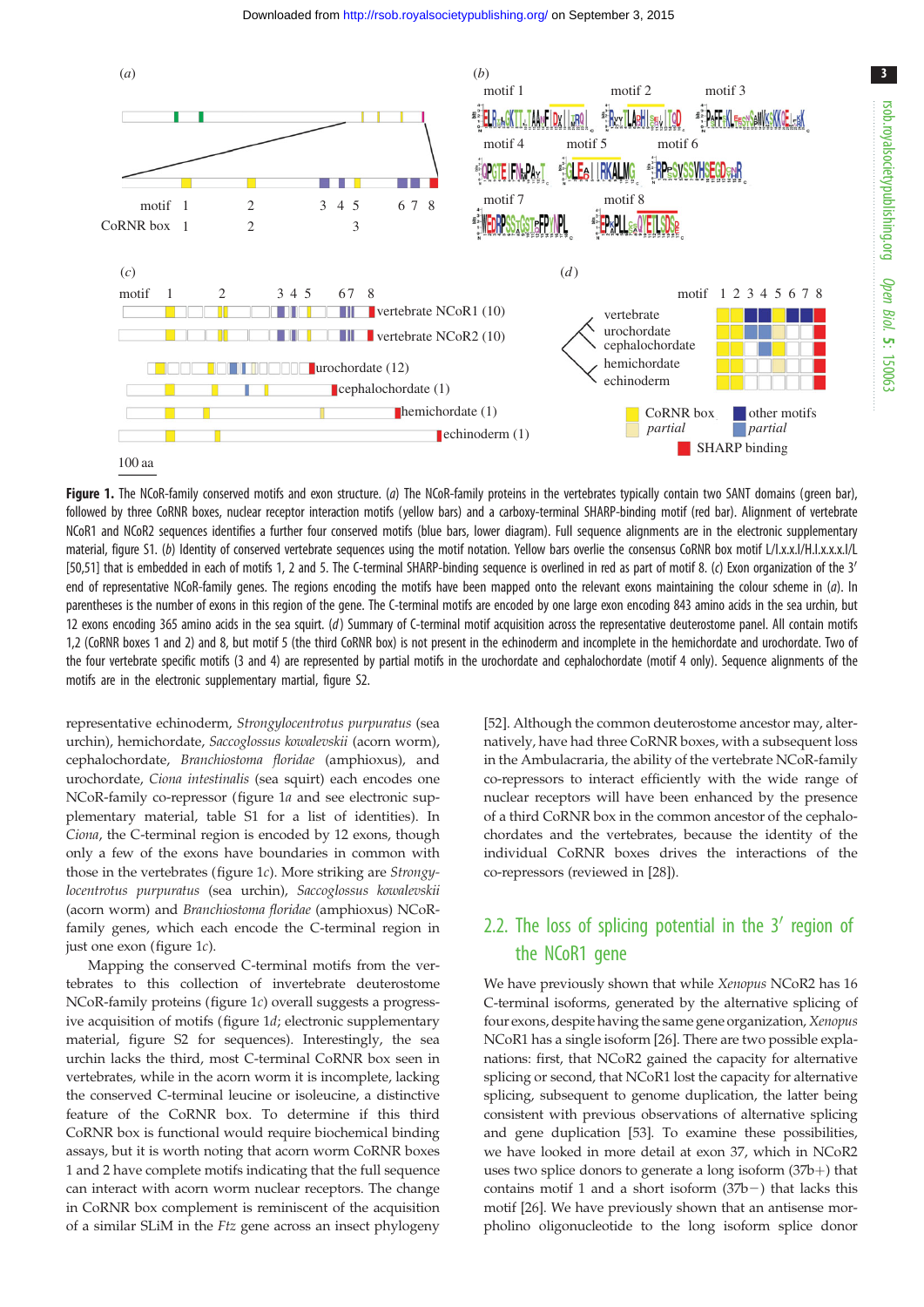<span id="page-3-0"></span>

Figure 2. NCoR1 may have lost the capacity for alternative splicing in exon 37 after gene duplication. (a) Sequence alignments of Xenopus NCoR1 (XN1) and Ciona NCoR family (CNF) each with part of exon 37 of Xenopus NCoR2 (XN2). Vertical lines mark identical residues, the green box encodes CoRNR box 1. The sequences are conserved around the internal splice donor of NCoR2, except for the GT splice donor (red) that is a GA in NCoR1. (b) Plot of MAXENTSCAN splice score against position in exon 37 for all dinucleotides that can be changed by point mutation to a GT. Each bar represents the score for a nine-base sequence centred on the GT dinucleotide. The horizontal lines represent the mean and standard deviation calculated from all other characterized splice donors in the Xenopus NCoR1 gene. Blue bars mark splice donors that maintain the reading frame with exon 38 while red are out of frame. The black arrow marks the position of the site equivalent to the internal splice donor in NCoR2. The open arrow marks the position of the upstream potential splice donor used as a control for specificity. (c) Splicing constructs used to test the efficiency of the splice donors. Exon 37 from NCoR2 (grey and white box for exon 37b), NCoR1 and two point mutated forms of NCoR1 (grey boxes) were cloned along with flanking intron sequence between two human exons (black boxes) in the vector pTBNde1. A vertical dotted line marks the position of the internal splice donor equivalent to that found in NCoR2. Actual and potential GT splice donors are marked by a thick line. (d) RT-PCR analysis of transcripts from the splicing vector injected into Xenopus embryos. L marks the size ladder, U indicates uninjected control. The NCoR2 construct undergoes alternative splicing of exon 37 (open arrows), while the wild-type NCoR1 and the upstream specificity control (NCoR1con) do not, and produce a single band of the length expected for the inclusion of the entire exon 37. In contrast, the NCoR1 construct containing the point mutation at the equivalent internal site to NCoR2 (NCoR1spl) produces two bands (black arrows), the smaller representing the exclusion of exon 37b.

biases alternative splicing to produce predominantly the short  $37b$  - isoform, without altering the overall level of NCoR2 transcripts either in the whole embryo or in the range of tissues examined. This experimental bias generates a distinct mutant phenotype, indicating the functional significance of exon 37 alternative splicing in embryonic development [\[24](#page-9-0)].

Alignment of the 3' part of Xenopus exon 37 in NCoR1 and NCoR2 shows extensive sequence conservation, apart from the internal splice donor, which in NCoR1 is a GA rather than the active GT dinucleotide seen in NCoR2 (figure 2a). Including the equivalent region of the Ciona NCoR-family gene in the comparison (figure 2a) shows a GT at the corresponding position suggesting that the common ancestor of Ciona and the vertebrates had a potential splice donor dinucleotide.

Because an effective splice donor requires sequences in addition to the conserved GT [\[54](#page-10-0)], we next tested whether the presence of a GT, rather than the GA, at the internal site in NCoR1 can reconstitute an effective splice donor. First, we used the program MAXENTSCAN [\[55](#page-10-0)] to quantify the effectiveness, as splice donors, of the sequences surrounding all dinucleotides in NCoR1 exon 37 that could be

converted to a GT by a single base change, and then compared these with the range of scores found for all other validated Xenopus NCoR1 exon splice donors. The average score for the confirmed splice donors is just over 8, and this approach identified three sites within exon 37 with a greater score, and these sites are predicted to form strong splice donors when the core dinucleotide is mutated to a GT. Of these three sites, one was at the GA corresponding to the internal splice donor in NCoR2 and the other two were approximately 50 and 90 bp further upstream (figure 2b).

To determine, experimentally, whether the sequence context of the equivalent site in NCoR1 reconstitutes an effective splice donor, we used site-directed mutagenesis to convert the GA to a GT and then cloned the exon, and flanking intron sequences, into the splicing minigene, pTBNde1 [[56\]](#page-10-0). Because it is possible that any GT that has a surrounding sequence calculated to be a strong splice donor might permit alternative splicing, we addressed specificity using an NCoR1 exon 37 minigene in which the first predicted strong site upstream of the equivalent site was also converted to a GT (figure  $2c$ ).

4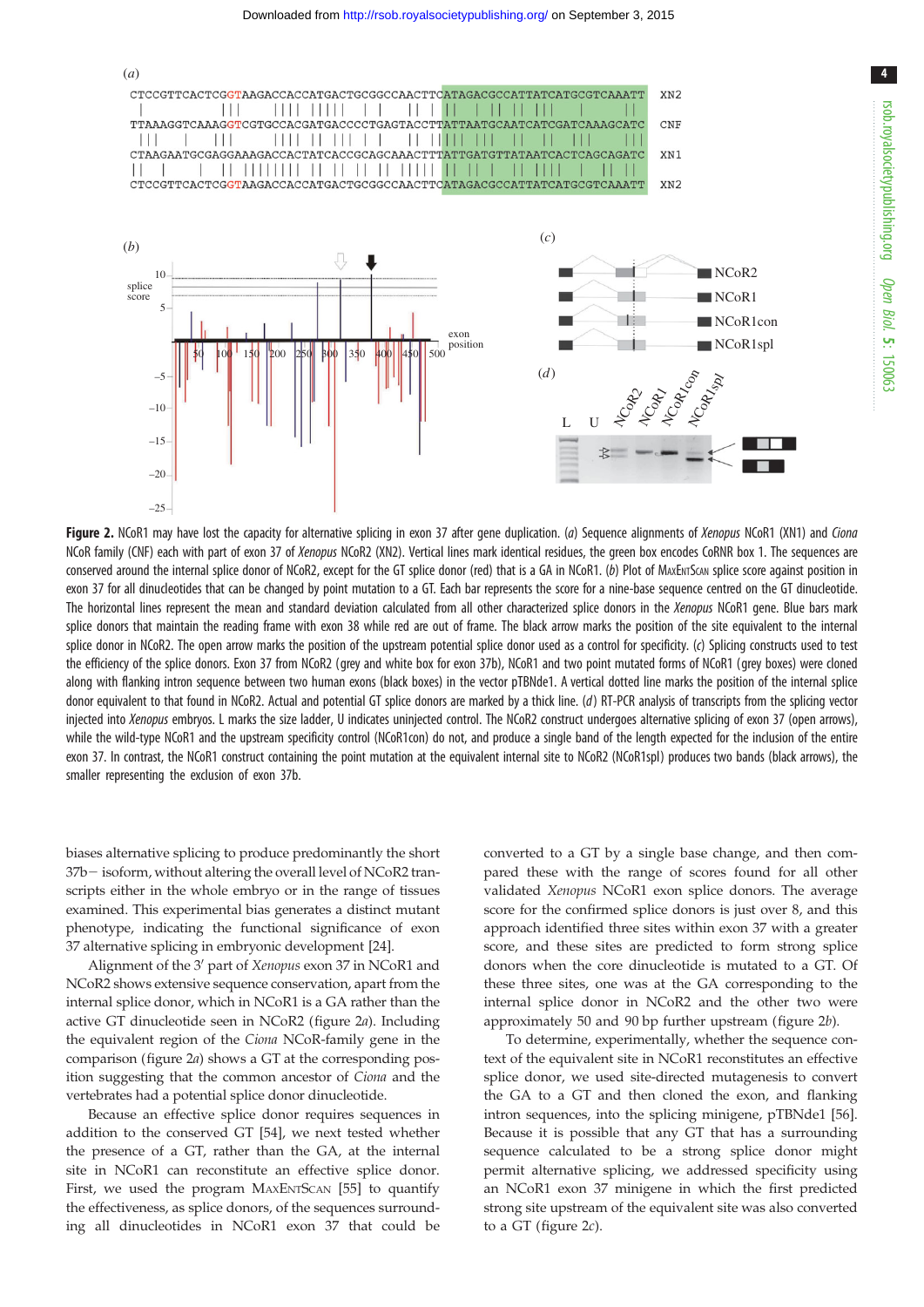<span id="page-4-0"></span>

Figure 3. The conservation of NCoR2 exon 37 alternative splicing. NCoR2 exon 37 in Xenopus and mouse has two splice donors (red bars), site 1 is internal and site 2 is at the end of the extended exon. Exon 37b, between the two sites, encodes the CoRNR box 1 motif. (a) The potential site 1 GT splice donor is present in at least one representative of each vertebrate group and when present is part of a high-scoring consensus. A site 1 GT is present in the sea squirt, but is part of a poor consensus splice donor. (b) RT-PCR analysis of exon 37 alternative splicing across a range of species. The size of the PCR product generated from lamprey cDNA indicates that it includes exon 37b while that from 48 h zebrafish embryos corresponds predominantly to 37b - transcripts. Xenopus, in contrast, generates both isoforms as shown by the two bands in the RT-PCR.

Transcripts from embryos injected at the two-cell stage with a plasmid minigene were analysed at the neurula stage by RT-PCR [\(figure 2](#page-3-0)d). An NCoR2 exon 37 minigene recapitulated the pattern of splicing seen in the native gene producing two bands of similar intensity [[26\]](#page-9-0), as did the wild-type NCoR1 minigene, which gave one band corresponding to the inclusion of the full-length exon. In contrast, the minigene with the introduced splice donor, at the equivalent site to the internal splice donor in NCoR2, generated two bands indicative of alternative splicing, the stronger band associated with splicing from the introduced internal splice donor. An introduced GT at the calculated upstream site was inactive, because only the long form transcript, identical to that from the native NCoR1 minigene, was produced ([figure 2](#page-3-0)d).

Although we cannot discount a sequence of events in which an effective splice donor context arose in the NCoRfamily precursor, followed by the gain of the obligatory GT solely in NCoR2, the simpler explanation, given the presence of the equivalent GT in both C. intestinalis and Ciona savignyi, is that exon 37 alternative splicing arose in the precursor but was subsequently lost from NCoR1, by point mutation, following gene duplication.

## 2.3. The conservation of NCoR2 exon 37 alternative splicing

Because the alternative splicing of NCoR2 exon 37 has been characterized in Xenopus, mouse and humans, and generates isoforms that differ in a functional CoRNR box motif [[24\]](#page-9-0), we next investigated the conservation of the internal splice donor across nine species of fish, two lampreys and Ciona. The position and splice donor strength of each GT dinucleotide across 115 bases of the  $3'$  part of NCoR2 exon 37, centred on the internal splice donor, was calculated by MAXENTSCAN (figure 3a).

While the NCoR-family gene in both C. intestinalis and C. savigny (sea squirts) has a GT at site 1, the equivalent position to the internal splice donor in Xenopus NCoR2, (figure 3a), it does not score well as a predicted splice donor and there is no published transcriptomic evidence for its use. The agnathostomes Petromyzon marinus (sea lamprey) and Lethenteron japonicum (Japanese lamprey) each have two paralogues and one, like NCoR1, lacks the equivalent internal splice donor while it is present in the second, where it is predicted to be a strong splice donor in the correct frame for productive splicing. EST data and limited RT-PCR analysis (figure 3b) for Petromyzon marinus (sea lamprey), though, suggest that the internal site is not commonly used.

Of three cartilaginous fish examined, only Squalus acanthias (dogfish) has site 1. Although the Leucoraja erinacea (little skate) has a site further upstream that is predicted to be an effective splice donor, the corresponding transcripts are not present in the reported transcriptome. Of the ray-finned fish, NCoR2 site 1 is present in four out of six genomes examined, being absent in two related catfish species. It is likely that the internal splice site donor is active in Oryzias latipes (medaka) because it 5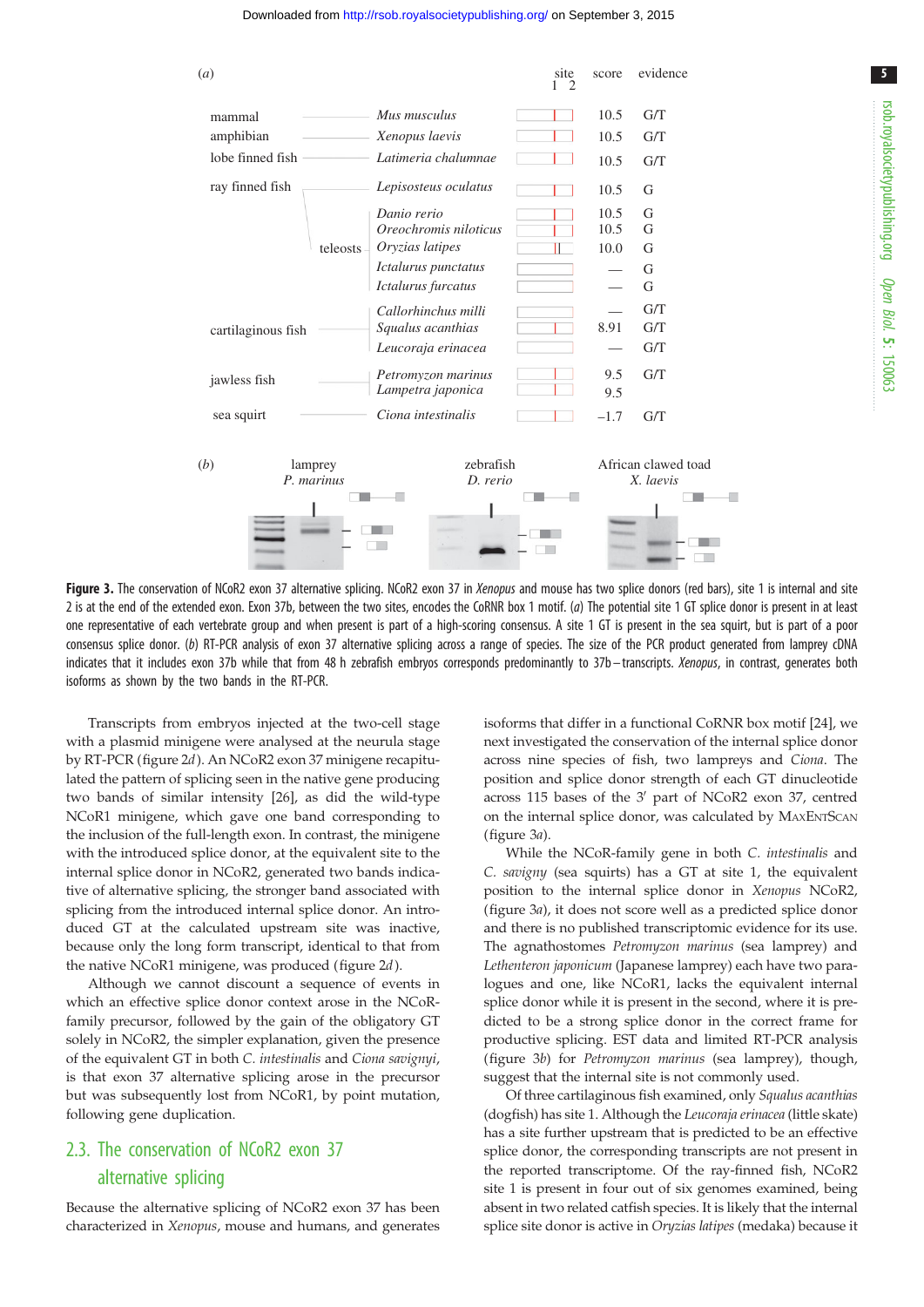<span id="page-5-0"></span>

Figure 4. Evidence for the alternative splicing of exon 37 in zebrafish NCoR2. (a) RT-PCR analysis of RNA taken from a timecourse of zebrafish early development. The  $37b$  isoform is predominant and the  $37b(+)$  isoform is only detectable in later development. (b) Adult zebrafish were dissected into different parts and extracted RNA assayed by RT-PCR. The  $37b + i$ soform is only detected in brain and eye suggesting the tissue-specific control of the alternative splicing of this exon. A similar pattern is seen in mice but not frogs [[27](#page-9-0)].

is closely followed by an in-frame stop codon that would otherwise produce a truncated protein with compromised function (electronic supplementary material, figure S3). An assessment of 40-h post-fertilization (hpf) Danio rerio (zebrafish) embryos indicates that site 1 is predominantly used [\(figure 3](#page-4-0)b) and this is supported by EST data, but there is also a low level of the longer transcripts that use site 2. We next examined, in more detail, why the observed use of site 1 differs between species such as zebrafish and Xenopus, when the consensus splice-donor sequences are identical.

## 2.4. The acquisition of distinct patterns of alternative splicing in NCoR2 exon 37

During early development, zebrafish uses site 1 to produce solely the short  $(37b-)$  isoform, however a low level of the longer exon  $37b$  transcripts can be detected by embryonic day 5 (figure 4a). This is likely to represent the production of NCoR2 exon  $37b+$  transcripts in neural tissue, as they are also found in the dissected brain and eyes of adult fish, but not in other tissues examined (figure 4b). This is similar to the tissue-specific pattern seen in mice [[27\]](#page-9-0). Consequently, while both Xenopus and zebrafish use alternative splicing to generate NCoR2 exon 37 isoforms, strategies for isoform deployment differ in that the expression of both isoforms is widespread in Xenopus, but temporally, and spatially, regulated in zebrafish.

To determine whether the intrinsic sequence of the internal splice donor or its cellular context plays the greater role in determining the splicing pattern of NCoR2 exon 37, we generated splicing minigenes containing either zebrafish or Xenopus exon 37, together with flanking intron sequences, in the pTBNde1 minigene [[56\]](#page-10-0). The minigenes were each injected into Xenopus embryos at the two-cell stage and splicing of the transcript from the minigene assayed by RT-PCR 1 day later (figure 5). Just as found in the endogenous gene, the Xenopus NCoR2 minigene produces two transcripts. The zebrafish NCoR2 minigene also now produces two transcripts



Figure 5. NCoR2 exon 37 splicing patterns are determined by cellular context. (a) Xenopus NCoR2 exon 37 (light grey box, dark grey box marks exon 37b) with approximately 250 base pairs of upstream and downstream flanking intron was cloned into the splicing vector pTBNde1 between two human exons (black boxes). Zebrafish exon 37 was similarly cloned but owing to the close proximity of exon 36 (white box) to exon 37 both exons, the intervening intron and 250 base pairs upstream of exon 36 and approximately 460 bp downstream were used. (b) Plasmids were injected into early stage Xenopus (left) and zebrafish (right) embryos and then grown to post-gastrula stages. (c) RNA extracted from the embryos was subject to RT-PCR using specific primers shown as small arrows in (a). Xenopus and zebrafish clones both gave two bands indicative of exon 37 alternative splicing in Xenopus. Injection into zebrafish embryos resulted in splicing primarily from the internal site to give the shorter  $37b$  - isoform. This indicates that the pattern of alternative splicing is strongly influenced by the cellular context. S, size markers; U, uninjected; X, injected Xenopus construct; Z, injected zebrafish construct.

in approximately equal amounts, in contrast to the total exclusion of the longer form seen for the endogenous gene in fish at an equivalent developmental stage. This suggests that the cellular context provided by the Xenopus embryos, rather than the intrinsic sequence of the splice donor, determines the outcome of exon 37 alternative splicing.

Because placing either minigene in a Xenopus context imitated the endogenous Xenopus pattern of alternative splicing, we next repeated the analysis, injecting the minigenes into zebrafish embryos. The Xenopus minigene again produced two bands, but this time with a significant bias towards the short form. This was even more pronounced for the zebrafish minigene (figure 5). Again, the pattern of alternative splicing of the minigenes mirrors that of the endogenous host gene indicating the importance of the cellular context.

Xenopus and zebrafish embryos differ in the way in which they regulate alternative splicing at exon 37. The sequences immediately adjacent to the internal splice donors are identical, as are those that surround the terminal splice donor, and internal and terminal sites have similar strength by MAXENT SCAN. One simple explanation is that the generation of both isoforms, seen in the Xenopus context, is determined predominantly by the balanced splice donor strengths, while zebrafish embryos either have a suppressor to inhibit the terminal splice donor or a splice-promoting protein to enhance the use of the internal donor that operates less efficiently on the sequences included in the Xenopus gene splicing construct. Later in development, the simple loss of expression of either type of factor in zebrafish neural tissue would result in the production of both isoforms in this tissue.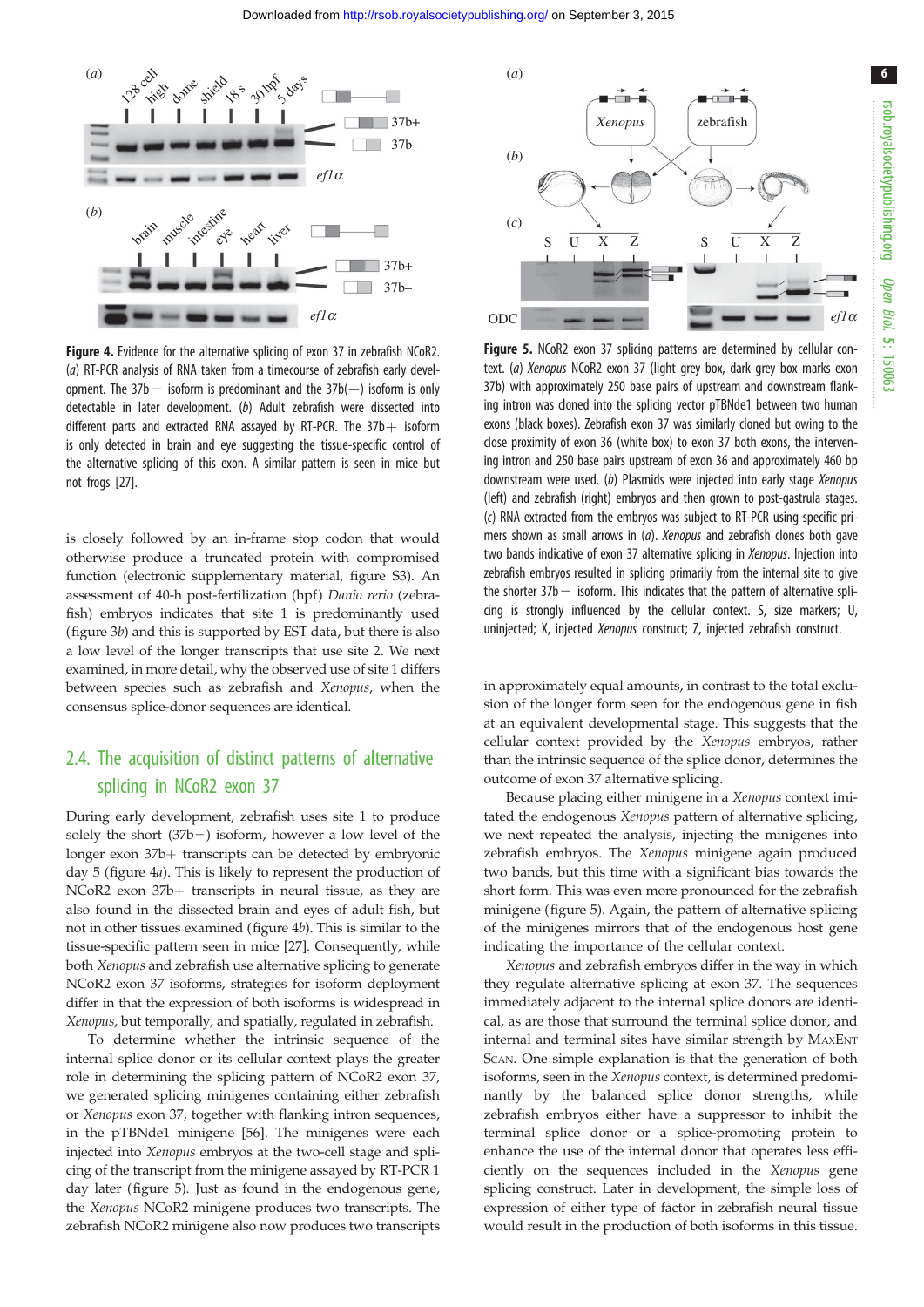7

## 3. Discussion

The vertebrate nuclear receptor co-repressors, NCoR1 and NCoR2, play important roles in physiological [\[22,24,31,34](#page-9-0)–[37](#page-9-0), [39](#page-9-0)–[41](#page-9-0)] and pathological conditions [[42](#page-9-0)–[45](#page-10-0)] by interacting with a wide variety of transcription factors and other DNA binding proteins [[28\]](#page-9-0). NCoR1 and NCoR2 interact with nuclear receptors via short sequence motifs called CoRNR boxes, located in the intrinsically disordered carboxy-terminal part of the co-repressor [[14](#page-9-0)–[18\]](#page-9-0). Alternative splicing, particularly in NCoR2, determines the complement of motifs in the protein and so generates diverse isoforms, each with specific binding capabilities [\[25,28](#page-9-0)–[31\]](#page-9-0). As a result, NCoR1 and NCoR2 conform to a model where the selection of SLiMs by alternative splicing, from within an IDR of a protein, plays a significant role in the generation of functional diversity [\[3](#page-8-0)]. Here, we combine comparative and experimental approaches to analyse the origins of co-repressor diversity across the deuterostomes.

#### 3.1. Diversity through motif acquisition

Strongylocentrotus purpuratus (sea urchin) has a single NCoRfamily gene with only limited sequence homology to NCoR1 and NCoR2, but encoding two indicative SANT domains and three of the eight vertebrate NCoR-family motifs. These include two CoRNR boxes [\[14](#page-9-0),[50,51\]](#page-10-0) that are typical SLiMs and a SHARP interacting motif at the carboxy-terminus of the protein. The remaining motifs may indicate regions that interact with other transcription factors or act as sites for post-translational modifications, such as phosphorylation, that, at other sites, are known to modulate the activity of the co-repressor protein in vivo [[3](#page-8-0),[57](#page-10-0)-59]. In comparison, Branchiostoma floridae (amphioxus) produces a co-repressor with three complete CoRNR boxes. Increasing the number of motifs will increase the functional diversity of the corepressor, because in vitro experiments using mouse or Xenopus proteins have shown that different CoRNR boxes have different affinities for specific nuclear receptors [[14](#page-9-0)–[17,25](#page-9-0)]. It is likely, however, that lifting repression by the liganddependent displacement of the co-repressor will be more significant than imposing repression by binding, because this mechanism would set ligand concentration thresholds for nuclear receptor activation that are dependent on the CoRNR box complement of the co-repressor. This concept is illustrated, in exaggerated fashion, in acute promyelocytic leukaemia, in which specific NCoR2 isoforms are displaced from the pathological RAR fusion protein at distinct concentrations of retinoic acid [[44\]](#page-9-0).

Changes to the cis-regulatory elements in the promoter of a transcription factor have been directly associated with evolutionary events [\[60](#page-10-0)]. Because most promoters are a collection of independent elements that each control a limited aspect of gene expression, a mutation in one element is likely to affect expression of the gene in only one component of its pattern. In contrast, mutations that affect the protein coding sequence of a transcription factor itself will tend to affect, often calamitously, the expression of all downstream targets [\[60](#page-10-0)]. The protein sequence changes seen in the NCoR family, however, illustrate how the consequences of changes to the protein coding sequence can be mitigated. By encoding functional SLiMs within IDRs, the gain or loss of a SLiM has an incremental effect, because the remaining functions of the

protein are essentially maintained [[5](#page-9-0)]. The insect Ftz protein, and its ability to interact with Ftz-F1, typically illustrates this interaction and involves a SLiM closely related to the core CoRNR box sequence [\[52](#page-10-0)].

## 3.2. Fragmentation of the invertebrate NCoR-family terminal exon

The entire C-terminal region, encoded by exons 37–46 in Xenopus, is encoded by a single exon in sea urchins and is predicted to have the same organization in acorn worms and amphioxus. In C. intestinalis (sea squirt), however, this part of the gene is divided into 12 exons and is consistent with chordate phylogeny, which predicts the tunicates, rather than amphioxus, are most closely related to the vertebrates [[61\]](#page-10-0). A similar degree of discrepancy in exon number and exon boundary location between C. intestinalis and humans is seen in the huntingtin gene [\[62](#page-10-0)]. The trigger and mechanism for this remarkable and extensive fragmentation of the NCoR-family gene terminal exon is unknown.

#### 3.3. Diversity through gene duplication

Across the deuterostomes analysed, a complement of two NCoR-family genes is first seen in the genome of the lampreys. Gene duplication opens the possibility for a form of subfunctionalization and neofunctionalization in which altered cis-regulatory events, alternative splicing and protein sequence changes happen within one paralogue on the background of an initially redundant second sequence [[63,64\]](#page-10-0). Following gene duplication, the amino acid sequences of the paralogues have (apart from the identified motifs) diverged extensively in the C-terminal region such that NCoR1 and NCoR2 have less than 40% identity in humans (data not shown). Importantly, gene knockout studies in mice show that the two paralogues are no longer equivalent [[22,34](#page-9-0)–[36](#page-9-0)].

## 3.4. Diversity through alternative splicing: the case of NCoR2 exon 37

Comparisons between Xenopus NCoR1 and NCoR2 show a high degree of nucleotide sequence conservation across the latter half of exon 37. One difference, however, is the GT that forms the conserved core dinucleotide of the NCoR2 internal splice donor that is a GA in NCoR1. A GT at the equivalent position in the single gene in both C. intestinalis and C. savignyi suggests that the GT may be the ancestral form that changed to GA in the NCoR1 gene after duplication. A point change that restores the GT to the internal NCoR1 splice donor recovers the splicing activity of this site. There is more to the activity of this site, however, than just the dinucleotide and the immediate surrounding sequence, because the introduction of a GT upstream in the same exon, that generates a site predicted to be an efficient splice donor, is inactive in Xenopus embryos. Su et al. [[53\]](#page-10-0) have suggested that the loss of pre-existing alternative splicing in one paralogue, and the generation of more diversity in the other, may not be uncommon, and this seems a plausible scenario for NCoR1 and NCoR2.

Alternative splicing at exon 37b varies the number of CoRNR boxes in NCoR2 and this has functional significance in Xenopus laevis embryonic development [[24\]](#page-9-0). Unlike Xenopus, the equivalent exon in NCoR1 is alternatively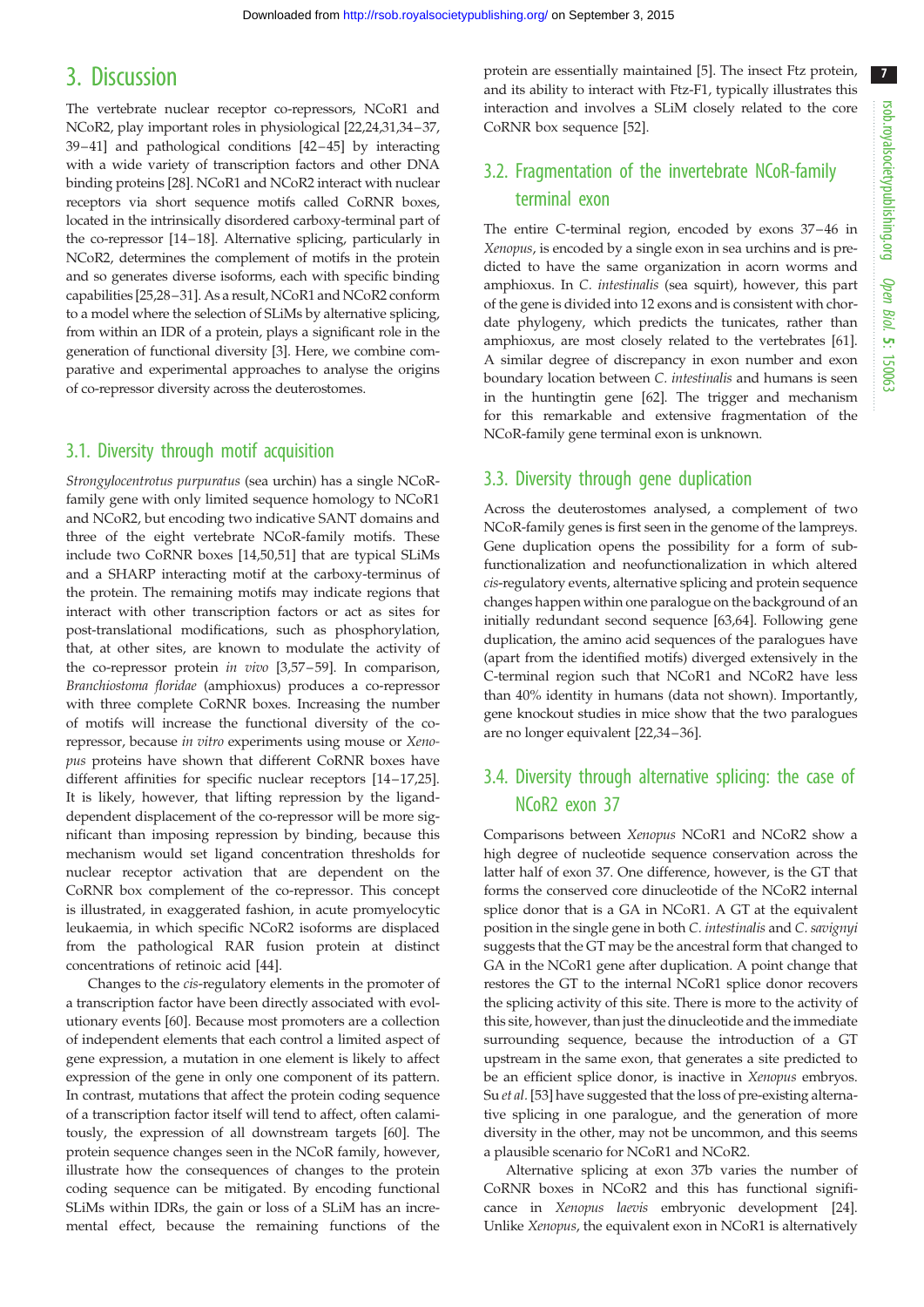8



Figure 6. The pathway to diversity for the NCoR family of co-repressors. Strongylocentrotus purpuratus (sea urchin) encodes two CoRNR boxes, but this increases to three in the cephalochordate amphioxus. Further motifs, identified by similarity to those in vertebrates, are found in the urochordate Ciona intestinalis. An additional CoRNR box motif will increase the range of nuclear receptors to which the co-repressor can bind. While the C-terminal interaction domains are encoded by a single exon in amphioxus they are encoded by at least 10 exons in *Ciona* and the vertebrates (for clarity, not all exons are shown). The ability to restore exon 37b alternative splicing in NCoR1 suggests that alternative splicing of this exon arose in the NCoR-family gene before duplication, which happened during the vertebrate genome duplication event after the divergence of *Ciona* and the vertebrates [[69](#page-10-0)]. Of the two resulting paralogues, NCoR1 lost the alternative splicing of exon 37b by point mutation of the splice donor. Mammals, however, have recovered the capacity for alternative splicing to generate an isoform that lacks the first CoRNR box but which employs a different splice donor (blue lines). The alternative splicing of NCoR2 exon 37 is apparent in the teleost zebrafish, where, like mammals such as the mouse, the presence of the long form (red lines) including CoRNR box1 is tissue-specific, being found only in neural tissue. In addition Xenopus and the mouse undergo alternative splicing to generate isoforms of exon 44 [\[27\]](#page-9-0). Zebrafish lack the capacity for exon 44 alternative splicing. CoRNR boxes are in yellow and the SHARP domain in red.

spliced in mammals to generate isoforms with different numbers of CoRNR boxes, though from a different splice donor [\[28](#page-9-0)] (and see NM\_001190440). This is consistent with the idea that alternative splicing of exons that contain SLiMs within an IDR is an efficient mechanism for the generation of isoforms with different activities that can progressively contribute to the complexity of the cellular functions during evolution [[3](#page-8-0)[,65](#page-10-0)].

## 3.5. Diversity through the deployment of alternative splicing

With two splice donors in exon 37, zebrafish has the capacity for alternative splicing, but in the early embryo uses only the internal splice donor, and so the resulting isoform excludes one of the CoRNR boxes. It is only later in development, and in the adult, that alternative splicing is deployed, but restricted to neural tissues ([figure 4\)](#page-5-0). In contrast, Xenopus NCoR2  $37b+$  and  $37b-$  isoforms are readily found in all embryonic and adult tissues analysed [\[27](#page-9-0)]. The activity of trans-acting factors [[66\]](#page-10-0) in zebrafish, but not Xenopus, embryos may prevent splicing from the external site either directly, or indirectly by promoting the use of the internal site. This is supported by the observation that a zebrafish exon 37 minigene introduced into Xenopus embryos gave approximately equal amounts of  $37b+$  and  $37b-$  transcripts. The final outcome of alternative splicing, however, is likely to depend on a combination of the intrinsic strength of the splice

sites, determined by nucleotide sequence, and the activity of a number of trans-acting factors.

Analyses of differences in alternative splicing patterns between humans and mice have largely come to a different conclusion. Using transgenic mice that contain part of human chromosome 21, and looking at genes whose splicing patterns differ between mice and humans, Barbosa-Morais et al. [[67\]](#page-10-0) found that the human genes maintain the human pattern, even in the mouse context, concluding that species-specific patterns of alternative splicing are driven by differences within the genes rather than by changes in the trans-acting factors [[67\]](#page-10-0). The results presented here indicate that differences in the activity of trans-acting factors between species can also play a significant role.

A difference between vertebrates and other deuterostomes may lie in the increased complexity of their gene regulatory networks [\[68](#page-10-0)]. The vertebrate co-repressors NCoR1 and NCoR2 exemplify this because they interact with an impressively broad range of transcription factors by generating isoforms in which the interaction domains contain different complements of the CoRNR box motifs. In contrast, the sea urchin co-repressor is much simpler with one fewer CoRNR boxes and a lack of carboxy-terminal isoforms. In this paper, we detail the pathway leading to the increased diversity of vertebrate co-repressor isoforms (figure 6), highlighting the role of SLiMs located within IDRs, and their deployment by alternative splicing. We therefore identify a mechanism that generates functional diversity in a transcription-associated protein, a critical contributory factor in determining organismal complexity.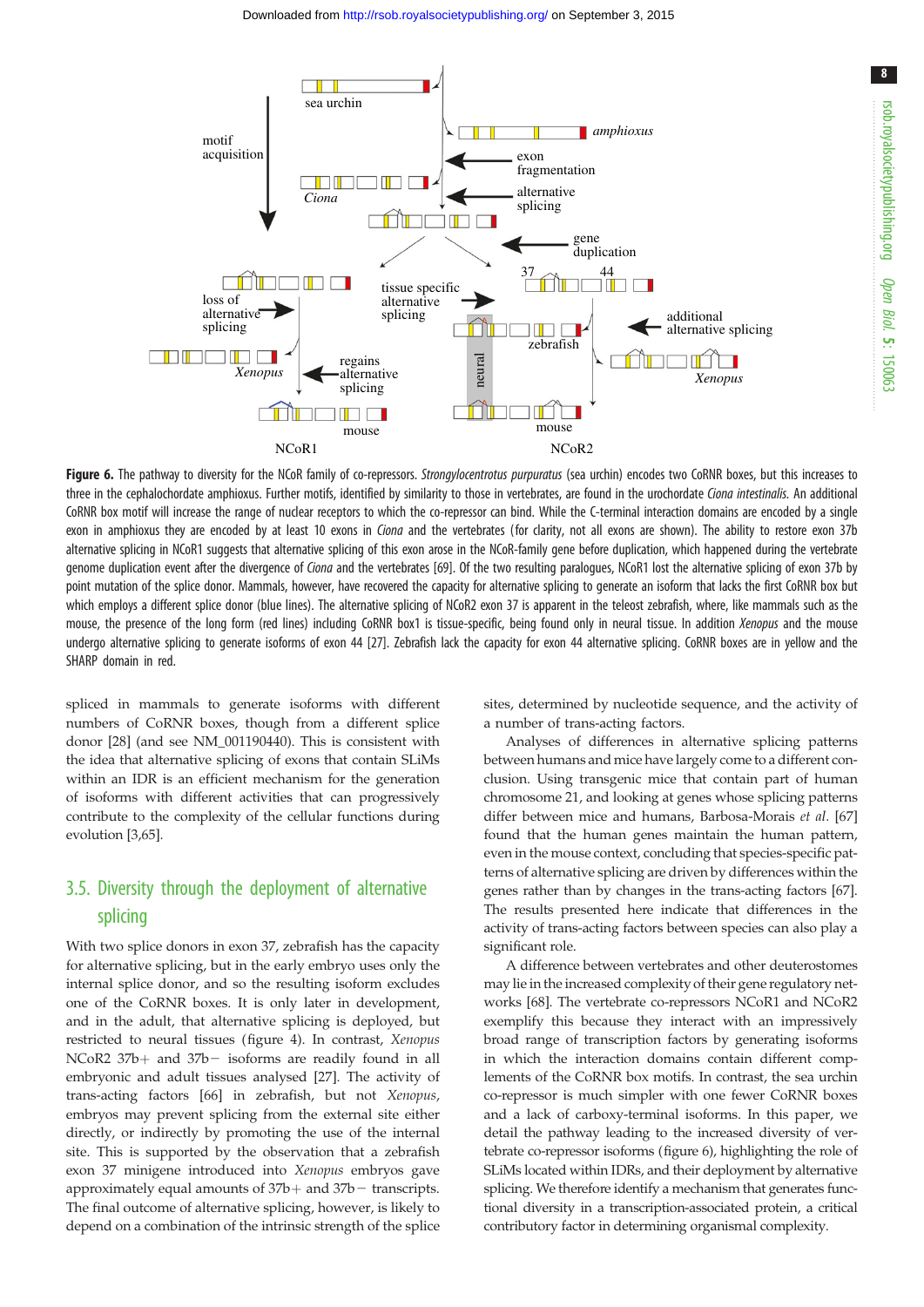9

# <span id="page-8-0"></span>4. Material and methods

### 4.1. Sequence alignment

The accession numbers of genes used in the comparisons are listed in the electronic supplementary material, table S1. Where the invertebrate NCoR-family orthologue was not annotated, candidates were identified by BLAST comparisons using vertebrate NCoR-family motifs. Candidates with at least two CoRNR box motifs and a C-terminal SHARP interaction motif in the correct order were further validated by the presence of two upstream SANT domains. The sequence of the protein was then inferred from a combination of manual annotation and reference to online annotation. Multiple sequences were aligned using CLUSTALW2 and CLUSTAL OMEGA (EBI-EMBL) using standard criteria.

## 4.2. RT-PCR, cloning and sequencing

Zebrafish (AB mixed with Tubingen) total RNA was isolated from five to 10 embryos at the developmental stages described in the text or at  $26-28$  hpf using TRI Reagent<sup>®</sup> (Sigma) and purified using RNeasy Micro Kit (Qiagen). Xenopus total RNA was isolated from three to five neurula stage embryos by phenol extraction and precipitation. Alternative splicing was assessed by conversion of RNA into cDNA using Superscript III reverse transcriptase and random nonameric primers, followed by PCR. PCR used species and exon-specific oligonucleotides primers (electronic supplementary material, table S2) and Platinum Taq polymerase (ThermoBioscience) or ReadyMixTM Taq (Sigma). Where described, PCR products were resolved on 1–2% agarose, 1 $\times$ TBE or  $0.5\times$  TAE gels, cloned directly into the vector pCR2.1 (TA cloning, Invitrogen) and sequenced (Source Bioscience).

## 4.3. Cloning of Xenopus laevis and zebrafish exon 37 genomic regions

Total nucleic acid was prepared from 50 X. laevis tailbud embryos [\[70](#page-10-0)] and treated with RNAse. Sets of primers were designed from the X. laevis genome assembly v6 on Xenbase [\[71](#page-10-0)] to amplify exon 37 of NCoR2 and NCoR1 with approximately 250 base pairs of upstream and downstream intron sequence. The PCR products were cloned into pCR2.1 (Invitrogen, TA cloning) and sequenced (Source Bioscience). The genomic fragments were then blunt-end cloned into the Nde1 site (blunted) of the splicing vector pTBNde1 [\[56,72](#page-10-0)]. This vector is based on pBluescript and contains the CMV enhancer driving the expression of human globin and fibronectin exons separated by an intron. The Nde1 site is located centrally within the intron. The orientation of the cloned insert was determined by sequence.

In the zebrafish genome, NCoR2 exon 36 is separated from exon 37 by a short intron of 97 basepairs. We therefore used a primer 249 basepairs upstream of exon 36, spanning a naturally occurring Nde1 site and a reverse primer 474 basepairs downstream of exon 37 that incorporated an Nde1 site. Fragments were cloned into pCR2.1 (Invitrogen, TA cloning) excised with Nde1, cloned into the Nde1 site of splicing vector pTBNde1 and the orientation checked by sequencing.

## 4.4. Site-directed mutagenesis of NCoR1 exon 37

A single base change was introduced into the NCoR1 exon 37 sequence by site-directed mutagenesis of the clone in pCR2.1 using overlapping oligonucleotides carrying the required mutation. Amplification of the mutated sequence used Vent polymerase (New England Biolabs) to limit further mutation and the final construct checked by sequencing. The fragments from pCR2.1 were then blunt-end cloned into pTBNde1 [[72\]](#page-10-0) as described above.

### 4.5. Splicing assays

The NCoR1 and NCoR2 exon 37 constructs in pTBNde1 were grown in media and isolated (plasmid midi-prep kit, Machery-Nagel). Approximately 200 pg of plasmid at 20 pg nl<sup> $-1$ </sup> was injected into each X. laevis embryo at the twocell stage, and the embryos grown to the mid neurula stage (Nieuwkoop and Faber, stage 16) [[73\]](#page-10-0). Zebrafish embryos were injected at the one-cell stage with 200 pg of plasmid at 400 pg nl<sup>-1</sup>, grown overnight at 32°C and collected at stage 27/28 hpf. Total nucleic acid was then extracted [\[70](#page-10-0)] and DNA removed by RNAse-free DNAse digestion. The remaining RNA was precipitated, resuspended and converted to cDNA using reverse transcriptase. The splicing status of the transcripts from the clones was assayed by PCR using forward and reverse primers against the human exons [[72\]](#page-10-0) or one human and one Xenopus- or zebrafish-specific sequence and the products resolved on 1.5–2% agarose gels.

Ethics. Research in this paper was covered by local ethical review and is covered by Home Office project licences (C.S., R.P.).

Data accessibility. Additional datasets supporting this article have been uploaded as part of the electronic supplementary material.

Authors' contributions. T.P. and C.S. carried out the molecular laboratory work, S.S. and C.S. carried out sequence alignments, participated in the design of the study and drafted the manuscript; M.G., T.P. and R.K.P. participated in data analysis and helped draft the manuscript. All authors gave final approval for publication.

Competing interests. We declare we have no competing interests.

Funding. This work was supported by the BBSRC (M.G., C.S.), MRC (R.K.P., T.P.), BHF CRE (R.K.P.) and CRM (R.K.P.) and by the University of Portsmouth, Institute of Biomolecular and Biomedical Science (C.S., S.S.).

Acknowledgements. We thank Maggie Walmsley for critical reading of the manuscript, Prof. F. E. Baralle for the splicing plasmid pTBNde1, Clare Baker and Dorit Hockman for sea lamprey RNA.

## **References**

- 1. Levine M, Tjian R. 2003 Transcription regulation and animal diversity. Nature  $424$ ,  $147 - 151$ . [\(doi:10.](http://dx.doi.org/10.1038/nature01763) [1038/nature01763](http://dx.doi.org/10.1038/nature01763))
- 2. Levine M, Cattoglio C, Tjian R. 2014 Looping back to leap forward: transcription enters a new era. Cell 157, 13 – 25. ([doi:10.1016/j.cell.2014.02.009](http://dx.doi.org/10.1016/j.cell.2014.02.009))
- 3. Weatheritt RJ, Gibson TJ. 2012 Linear motifs: lost in ( pre)translation. Trends Biochem. Sci. 37, 333 – 341. ([doi:10.1016/j.tibs.2012.05.001](http://dx.doi.org/10.1016/j.tibs.2012.05.001))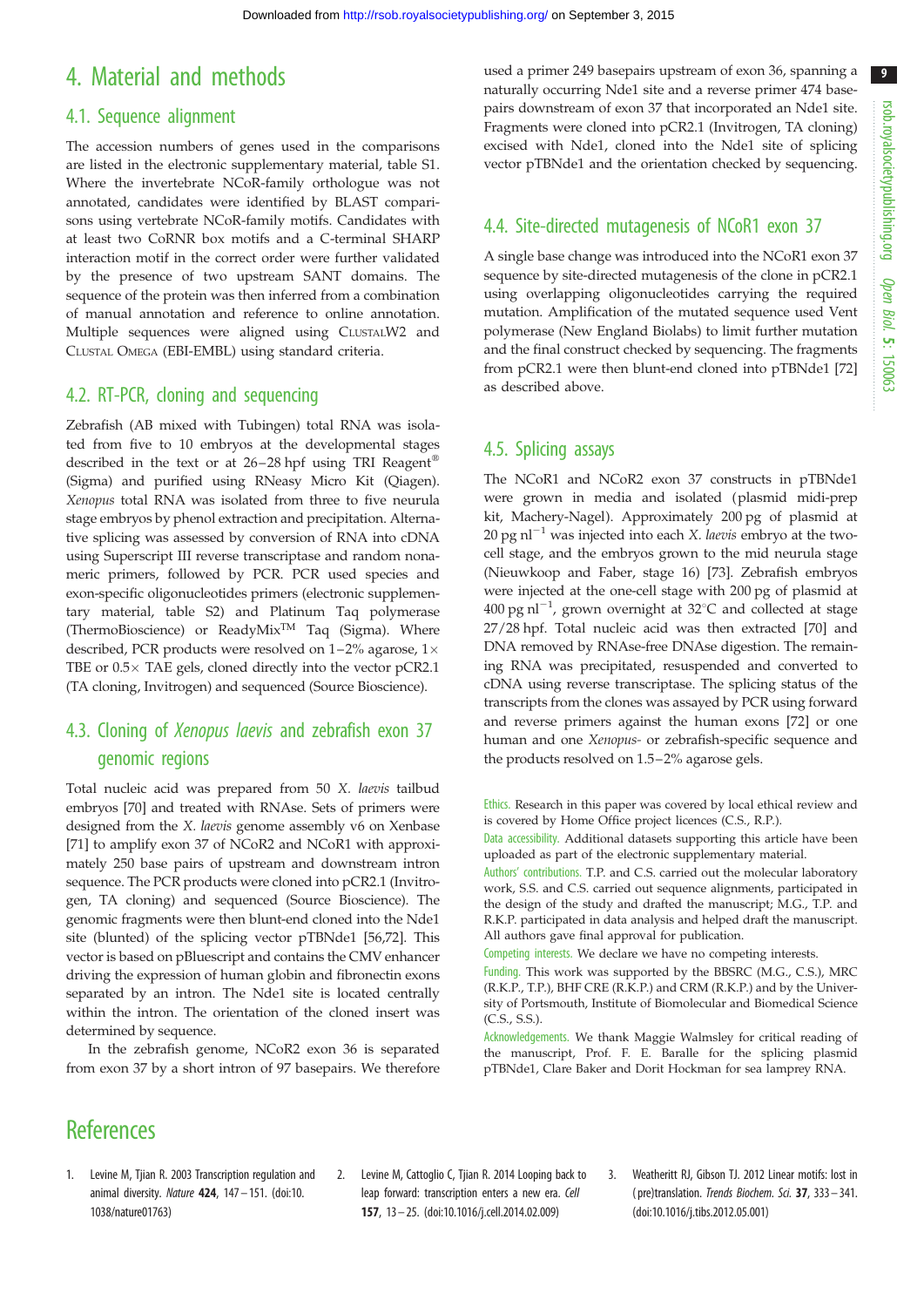- <span id="page-9-0"></span>4. Van Roey K, Uyar B, Weatheritt RJ, Dinkel H, Seiler M,Budd A, Gibson TJ, Davey NE. 2014 Short linear motifs: ubiquitous and functionally diverse protein interaction modules directing cell regulation. Chem. Rev. 114, 6733– 6778. [\(doi:10.1021/cr400585q](http://dx.doi.org/10.1021/cr400585q))
- 5. Wagner GP, Lynch VJ. 2008 The gene regulatory logic of transcription factor evolution. Trends Ecol. Evol. 23, 377 – 385. ([doi:10.1016/j.tree.2008.03.006\)](http://dx.doi.org/10.1016/j.tree.2008.03.006)
- 6. Kelemen O, Convertini P, Zhang Z, Wen Y, Shen M, Falaleeva M, Stamm S. 2013 Function of alternative splicing. Gene 514,  $1 - 30$ . [\(doi:10.1016/j.gene.](http://dx.doi.org/10.1016/j.gene.2012.07.083) [2012.07.083\)](http://dx.doi.org/10.1016/j.gene.2012.07.083)
- 7. Blencowe BJ. 2006 Alternative splicing: new insights from global analyses. Cell  $126$ ,  $37 - 47$ . [\(doi:10.](http://dx.doi.org/10.1016/j.cell.2006.06.023) [1016/j.cell.2006.06.023\)](http://dx.doi.org/10.1016/j.cell.2006.06.023)
- 8. Boyer LA, Latek RR, Peterson CL. 2004 The SANT domain: a unique histone-tail-binding module? Nat. Rev. Mol. Cell Biol. 5, 158– 163. ([doi:10.1038/](http://dx.doi.org/10.1038/nrm1314) [nrm1314\)](http://dx.doi.org/10.1038/nrm1314)
- 9. Lee SK, Kim JH, Lee YC, Cheong J, Lee JW. 2000 Silencing mediator of retinoic acid and thyroid hormone receptors, as a novel transcriptional corepressor molecule of activating protein-1, nuclear factor-kB, and serum response factor. J. Biol. Chem. 275, 12 470 – 12 474. ([doi:10.1074/](http://dx.doi.org/10.1074/jbc.275.17.12470) [jbc.275.17.12470\)](http://dx.doi.org/10.1074/jbc.275.17.12470)
- 10. Li J, Wang J, Wang J, Nawaz Z, Liu JM, Qin J, Wong J. 2000 Both corepressor proteins SMRT and N-CoR exist in large protein complexes containing HDAC3. EMBO J. 19, 4342– 4350. [\(doi:10.1093/emboj/19.](http://dx.doi.org/10.1093/emboj/19.16.4342) [16.4342](http://dx.doi.org/10.1093/emboj/19.16.4342))
- 11. Xu L, Glass CK, Rosenfeld MG. 1999 Coactivator and corepressor complexes in nuclear receptor function. Curr. Opin. Genet. Dev. 9, 140– 147. ([doi:10.1016/](http://dx.doi.org/10.1016/S0959-437X(99)80021-5) [S0959-437X\(99\)80021-5\)](http://dx.doi.org/10.1016/S0959-437X(99)80021-5)
- 12. Yu J, Li Y, Ishizuka T, Guenther MG, Lazar MA. 2003 A SANT motif in the SMRT corepressor interprets the histone code and promotes histone deacetylation. EMBO J. 22, 3403– 3410. [\(doi:10.1093/emboj/](http://dx.doi.org/10.1093/emboj/cdg326) [cdg326\)](http://dx.doi.org/10.1093/emboj/cdg326)
- 13. Guenther MG, Barak O, Lazar MA. 2001 The SMRT and N-CoR corepressors are activating cofactors for histone deacetylase 3. Mol. Cell Biol. 21, 6091-6101. ([doi:10.1128/MCB.21.18.6091-6101.2001\)](http://dx.doi.org/10.1128/MCB.21.18.6091-6101.2001)
- 14. Hu X, Lazar MA. 1999 The CoRNR motif controls the recruitment of corepressors by nuclear hormone receptors. Nature 402, 93–96. ([doi:10.1038/47069](http://dx.doi.org/10.1038/47069))
- 15. Hu X, Li Y, Lazar MA. 2001 Determinants of CoRNRdependent repression complex assembly on nuclear hormone receptors. Mol. Cell Biol. 21, 1747-1758. [\(doi:10.1128/MCB.21.5.1747-1758.2001\)](http://dx.doi.org/10.1128/MCB.21.5.1747-1758.2001)
- 16. Cohen RN, Brzostek S, Kim B, Chorev M, Wondisford FE, Hollenberg AN. 2001 The specificity of interactions between nuclear hormone receptors and corepressors is mediated by distinct amino acid sequences within the interacting domains. Mol. Endocrinol. 15, 1049– 1061. ([doi:10.1210/mend.15.](http://dx.doi.org/10.1210/mend.15.7.0669) [7.0669\)](http://dx.doi.org/10.1210/mend.15.7.0669)
- 17. Makowski A, Brzostek S, Cohen RN, Hollenberg AN. 2003 Determination of nuclear receptor corepressor interactions with the thyroid hormone receptor. Mol. Endocrinol. 17, 273– 286. [\(doi:10.1210/me.](http://dx.doi.org/10.1210/me.2002-0310) [2002-0310\)](http://dx.doi.org/10.1210/me.2002-0310)
- 18. Watson PJ, Fairall L, Schwabe JW. 2012 Nuclear hormone receptor co-repressors: structure and function. Mol. Cell Endocrinol. 348, 440-449. [\(doi:10.1016/j.mce.2011.08.033\)](http://dx.doi.org/10.1016/j.mce.2011.08.033)
- 19. Beato M. 1991 Transcriptional control by nuclear receptors. FASEB J. 5, 2044 – 2051.
- 20. Mangelsdorf DJ et al. 1995 The nuclear receptor superfamily: the second decade. Cell 83, 835-839. [\(doi:10.1016/0092-8674\(95\)90199-X](http://dx.doi.org/10.1016/0092-8674(95)90199-X))
- 21. Rastinejad F, Wagner T, Zhao Q, Khorasanizadeh S. 2000 Structure of the RXR-RAR DNA-binding complex on the retinoic acid response element DR1. EMBO J. 19, 1045 – 1054. ([doi:10.1093/emboj/](http://dx.doi.org/10.1093/emboj/19.5.1045) [19.5.1045\)](http://dx.doi.org/10.1093/emboj/19.5.1045)
- 22. Jepsen K, Rosenfeld MG. 2002 Biological roles and mechanistic actions of co-repressor complexes. J. Cell Sci. 115, 689 – 698.
- 23. Downes M, Burke LJ, Bailey PJ, Muscat GE. 1996 Two receptor interaction domains in the corepressor, N-CoR/RIP13, are required for an efficient interaction with Rev-erbA $\alpha$  and RVR: physical association is dependent on the E region of the orphan receptors. Nucleic Acids Res. 24, 4379– 4386. [\(doi:10.1093/](http://dx.doi.org/10.1093/nar/24.22.4379) [nar/24.22.4379\)](http://dx.doi.org/10.1093/nar/24.22.4379)
- 24. Malartre M, Short S, Sharpe C. 2006 Xenopus embryos lacking specific isoforms of the corepressor SMRT develop abnormal heads. Dev. Biol. 292. 333 – 343. [\(doi:10.1016/j.ydbio.2006.01.007\)](http://dx.doi.org/10.1016/j.ydbio.2006.01.007)
- 25. Faist F, Short S, Kneale G, Sharpe CR. 2009 Alternative splicing determines the interaction of SMRT isoforms with nuclear receptor–DNA complexes. Biosci. Rep. 29, 143– 149. [\(doi:10.1042/](http://dx.doi.org/10.1042/BSR20080093) [BSR20080093](http://dx.doi.org/10.1042/BSR20080093))
- 26. Malartre M, Short S, Sharpe C. 2004 Alternative splicing generates multiple SMRT transcripts encoding conserved repressor domains linked to variable transcription factor interaction domains. Nucleic Acids Res. 32, 4676– 4686. [\(doi:10.1093/](http://dx.doi.org/10.1093/nar/gkh786) [nar/gkh786\)](http://dx.doi.org/10.1093/nar/gkh786)
- 27. Short S, Malartre M, Sharpe C. 2005 SMRT has tissue-specific isoform profiles that include a form containing one CoRNR box. Biochem. Biophys. Res. Commun. 334, 845– 852. ([doi:10.1016/j.bbrc.2005.](http://dx.doi.org/10.1016/j.bbrc.2005.06.175) [06.175](http://dx.doi.org/10.1016/j.bbrc.2005.06.175))
- 28. Goodson M, Jonas BA, Privalsky MA. 2005 Corepressors: custom tailoring and alterations while you wait. Nucl. Recept. Signal. 3, e003. [\(doi:10.](http://dx.doi.org/10.1621/nrs.03003) [1621/nrs.03003\)](http://dx.doi.org/10.1621/nrs.03003)
- 29. Goodson ML, Jonas BA, Privalsky ML. 2005 Alternative mRNA splicing of SMRT creates functional diversity by generating corepressor isoforms with different affinities for different nuclear receptors. J. Biol. Chem. 280, 7493 – 7503. [\(doi:10.1074/jbc.M411514200\)](http://dx.doi.org/10.1074/jbc.M411514200)
- 30. Mengeling BJ, Goodson ML, Bourguet W, Privalsky ML. 2012 SMRT<sub>E</sub>, a corepressor variant, interacts with a restricted subset of nuclear receptors, including the retinoic acid receptors  $\alpha$  and B. Mol. Cell Endocrinol. 351, 306– 316. ([doi:10.1016/j.mce.](http://dx.doi.org/10.1016/j.mce.2012.01.006) [2012.01.006\)](http://dx.doi.org/10.1016/j.mce.2012.01.006)
- 31. Goodson ML, Mengeling BJ, Jonas BA, Privalsky ML. 2011 Alternative mRNA splicing of corepressors generates variants that play opposing roles in

adipocyte differentiation. J. Biol. Chem. 286, 44 988 – 44 999. [\(doi:10.1074/jbc.M111.291625\)](http://dx.doi.org/10.1074/jbc.M111.291625)

- 32. Heinzel T et al. 1997 A complex containing N-CoR, mSin3 and histone deacetylase mediates transcriptional repression. Nature 387, 43 – 48. ([doi:10.1038/387043a0](http://dx.doi.org/10.1038/387043a0))
- 33. Nagy L, Kao H-Y, Chakravarti D, Lin RJ, Hassig CA, Ayer DE, Schreiber SL, Evans RM. 1997 Nuclear receptor repression mediated by a complex containing SMRT, mSin3A, and histone deacetylase. Cell 89, 373 – 380. ([doi:10.1016/S0092-](http://dx.doi.org/10.1016/S0092-8674(00)80218-4) [8674\(00\)80218-4](http://dx.doi.org/10.1016/S0092-8674(00)80218-4))
- 34. Jepsen K et al. 2000 Combinatorial roles of the nuclear receptor corepressor in transcription and development. Cell 102, 753– 763. ([doi:10.1016/](http://dx.doi.org/10.1016/S0092-8674(00)00064-7) [S0092-8674\(00\)00064-7](http://dx.doi.org/10.1016/S0092-8674(00)00064-7))
- 35. Jepsen K, Solum D, Zhou T, McEvilly RJ, Kim HJ, Glass CK, Hermanson O, Rosenfeld MG. 2007 SMRTmediated repression of an H3K27 demethylase in progression from neural stem cell to neuron. Nature 450, 415– 419. [\(doi:10.1038/nature06270](http://dx.doi.org/10.1038/nature06270))
- 36. Yang J, Tang Y, Liu H, Guo F, Ni J, Le W. 2014 Suppression of histone deacetylation promotes the differentiation of human pluripotent stem cells towards neural progenitor cells. BMC Biol. 12, 95. ([doi:10.1186/s12915-014-0095-z\)](http://dx.doi.org/10.1186/s12915-014-0095-z)
- 37. Weston AD, Blumberg B, Underhill TM. 2003 Active repression by unliganded retinoid receptors in development: less is sometimes more. J. Cell Biol. 161, 223– 228. [\(doi:10.1083/jcb.200211117\)](http://dx.doi.org/10.1083/jcb.200211117)
- 38. Castelo-Branco G et al. 2014 Neural stem cell differentiation is dictated by distinct actions of nuclear receptor corepressors and histone deacetylases. Stem Cell Rep. 3, 502 – 515. [\(doi:10.](http://dx.doi.org/10.1016/j.stemcr.2014.07.008) [1016/j.stemcr.2014.07.008](http://dx.doi.org/10.1016/j.stemcr.2014.07.008))
- 39. Mottis A, Mouchiroud L, Auwerx J. 2013 Emerging roles of the corepressors NCoR1 and SMRT in homeostasis. Genes Dev. 27, 819 – 835. ([doi:10.](http://dx.doi.org/10.1101/gad.214023.113) [1101/gad.214023.113\)](http://dx.doi.org/10.1101/gad.214023.113)
- 40. Reilly SM et al. 2010 Nuclear receptor corepressor SMRT regulates mitochondrial oxidative metabolism and mediates aging-related metabolic deterioration. Cell Metab. 12, 643– 653. [\(doi:10.1016/j.cmet.2010.](http://dx.doi.org/10.1016/j.cmet.2010.11.007) [11.007](http://dx.doi.org/10.1016/j.cmet.2010.11.007))
- 41. Wei Y, Ma D, Gao Y, Zhang C, Wang L, Liu F. 2014 Ncor2 is required for hematopoietic stem cell emergence by inhibiting Fos signaling in zebrafish. Blood 124, 1578 – 1585. [\(doi:10.1182/blood-2013-](http://dx.doi.org/10.1182/blood-2013-11-541391) [11-541391](http://dx.doi.org/10.1182/blood-2013-11-541391))
- 42. He LZ, Guidez F, Tribioli C, Peruzzi D, Ruthardt M, Zelent A, Pandolfi PP. 1998 Distinct interactions of  $PML-RAR\alpha$  and PLZF-RAR $\alpha$  with co-repressors determine differential responses to RA in APL. Nat. Genet. 18, 126– 135. [\(doi:10.1038/ng0298-126](http://dx.doi.org/10.1038/ng0298-126))
- 43. Lin RJ, Nagy L, Inoue S, Shao W, Miller WH, Evans RM. 1998 Role of the histone deacetylase complex in acute promyelocytic leukaemia. Nature 391. 811– 814. [\(doi:10.1038/35895\)](http://dx.doi.org/10.1038/35895)
- 44. Mengeling BJ, Phan TQ, Goodson ML, Privalsky ML. 2011 Aberrant corepressor interactions implicated in PML-RAR $\alpha$  and PLZF-RAR $\alpha$  leukemogenesis reflect an altered recruitment and release of specific NCoR and SMRT splice variants. J. Biol.